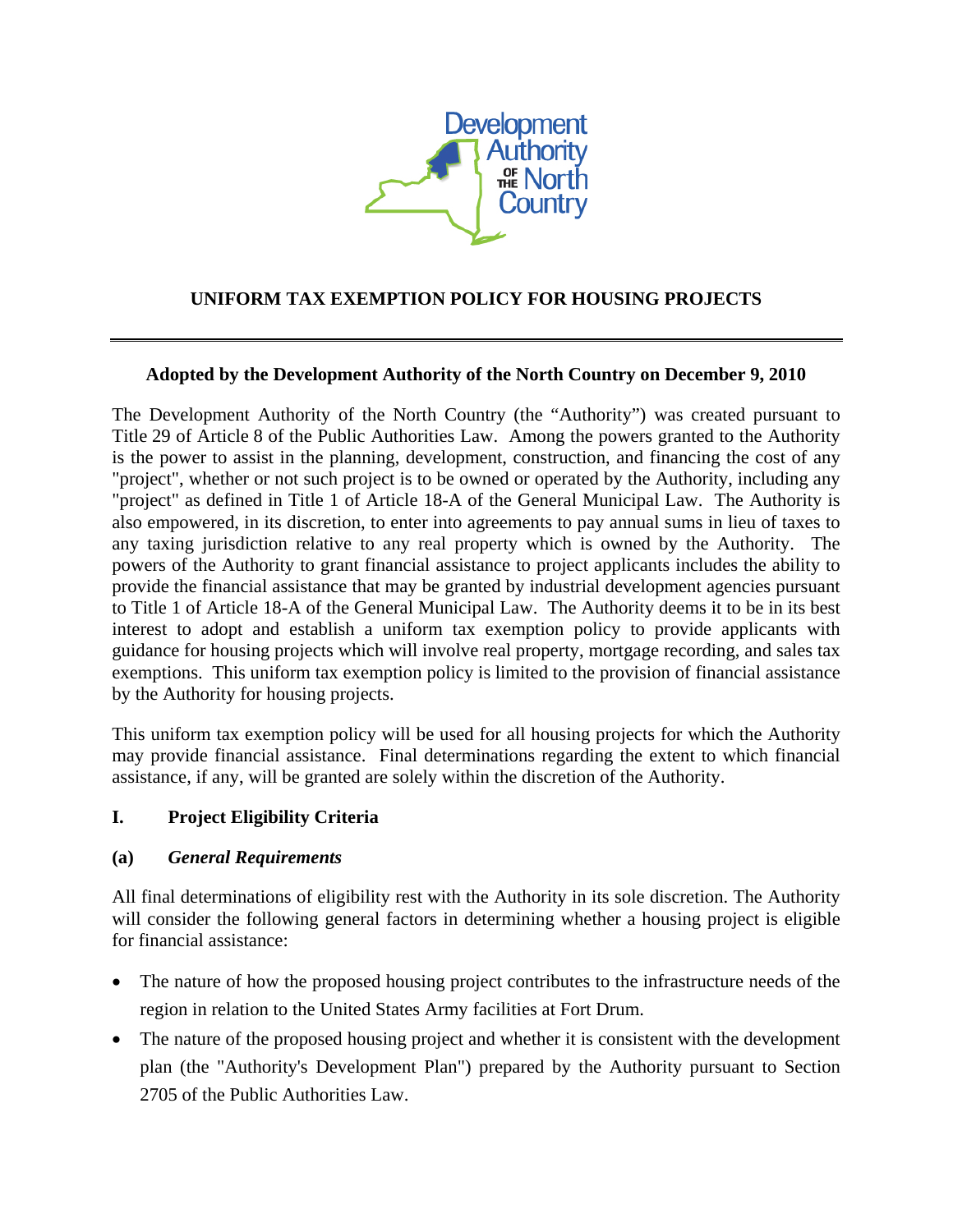- The condition of the property before the housing project begins (e.g., vacant land, vacant buildings).
- The economic condition of the area at the time of the application.
- The extent to which a housing project will create or retain permanent, private sector jobs.
- The estimated value of tax exemptions to be provided.
- The impact of the housing project and the proposed tax exemptions on affected tax jurisdictions.
- The impact of the proposed housing project on existing and proposed businesses and economic development projects in the three county area comprised of the counties of Jefferson, Lewis and St. Lawrence (the "Participating Counties"), and the health, safety and welfare of the people of the Participating Counties.
- The amount of private sector investment generated or likely to be generated by the proposed housing project.
- The likelihood of accomplishing the proposed housing project in a timely fashion.
- The effect of the proposed housing project upon the environment.
- The extent to which the proposed housing project will provide additional sources of revenue for municipalities and school districts in which the project is located.
- The extent to which the proposed housing project will provide a benefit (economic or otherwise) not otherwise available within the Participating Counties.

### **(b)** *Requirements for Housing Projects*

Housing projects may qualify for financial assistance at the discretion of the Authority based upon the evaluation of the eligibility requirements set forth in Part I (a) of this Policy. The Authority confirms the following specific policies:

(i) Mixed or Multiple-Use Projects may qualify for financial assistance, only with respect to that portion of the project that is used for housing purposes that qualify for financial assistance under this Policy.

(ii) Housing projects are generally not eligible for benefits, unless they

(a) are "community facilities" (as defined in Section 2702 of the Public Authorities Law) developed as part of the Authority's Development Plan;

(b) service the elderly, low-income, assisted living or other groups with special needs; *or* 

(c) promote employment opportunities and prevent economic deterioration, as confirmed by an appropriate market analysis, and such a determination is made by the Authority based upon all of the relevant facts.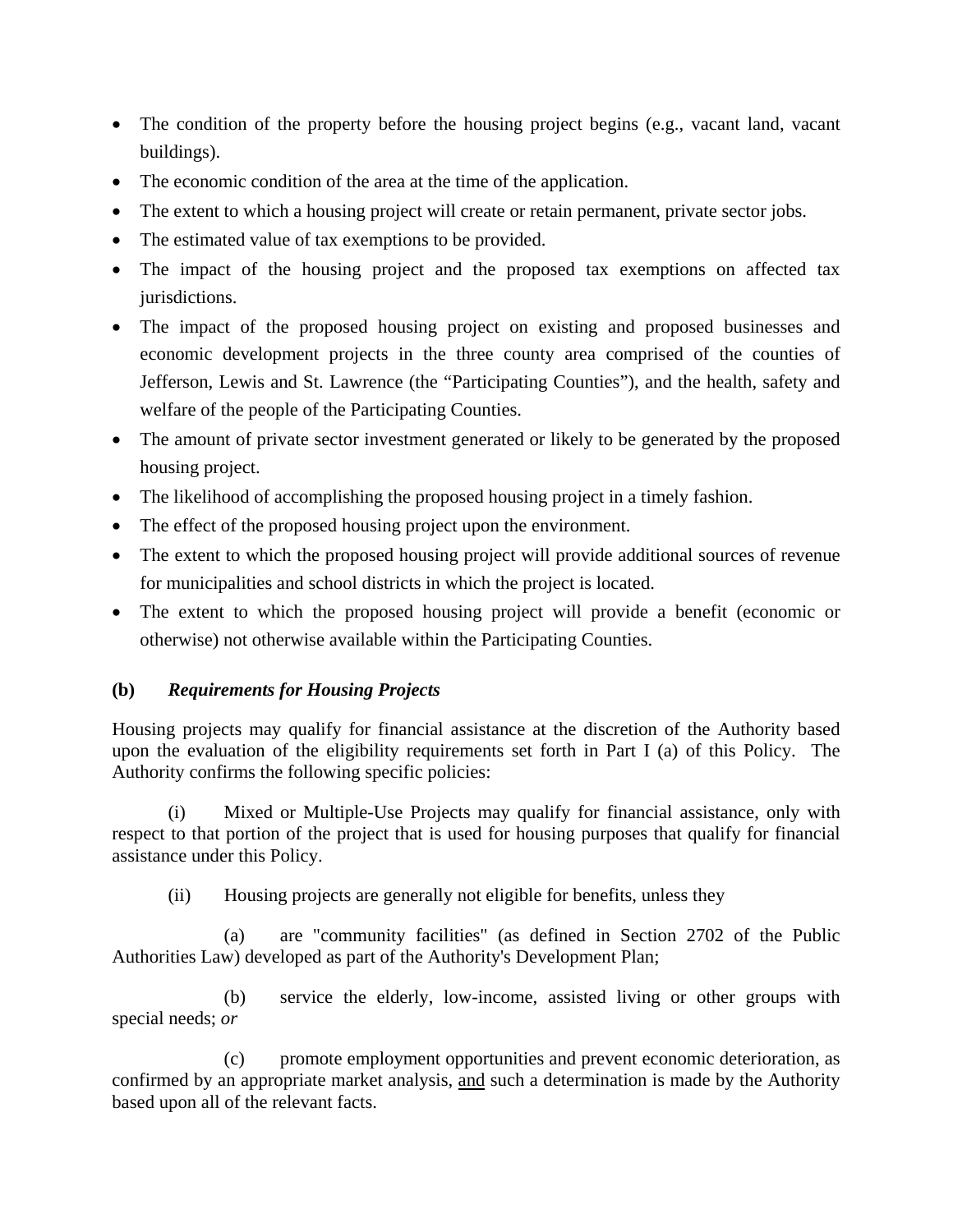### **II. Real Property Tax Abatements**

General Policy. The Development Authority of the North Country will generally not make a real property tax exemption available unless and until a project owner or occupant reaches a payment in lieu of taxes ("PILOT") agreement with all the affected taxing jurisdictions. Such a PILOT agreement shall include terms which provide for the payment of real property taxes, in whole or in part, based upon the amount of real property taxes which would be imposed if the subject property for the project were not exempt, and upon such other terms as may be agreed to between the applicant and the relevant taxing jurisdictions.

Notwithstanding the Authority's general policy, project owners and occupants may be eligible for real property tax exemptions that may otherwise be available (i.e., § 485-b of the Real Property Tax Law).

# **III. Sales Tax Exemptions**

If, based on the eligibility criteria described in Part I of this Policy, the Authority determines a housing project is eligible for financial assistance, the Authority's financial assistance may include exemption from sales and use tax for costs of constructing, renovating and equipping the housing project.

Sales and use tax exemption, when available, will be authorized for the duration of the acquisition, construction and equipping of the housing project as described in the application approval for financial assistance. The Authority shall deliver a sales tax exemption letter which will expire one (1) year from the date of the housing project inducement. If construction, renovation or equipping is not complete at the expiration of the original sales tax exemption letter, upon request by the Company, the sales tax exemption letter may be extended at the discretion of the Authority.

All Companies receiving sales and use tax exemption benefits will be required to supply the Authority with a list of all contractors and sub-contractors that have been authorized to use the sales tax exemption letter. This list will be appended to the sales tax exemption letter by the Authority.

The Company must keep a record of the usage of the sales tax exemption letter, and must supply the Authority with the total amount of sales and use tax exemptions claimed by the project for each calendar year. The Company must submit this report to the Authority by February 1st of each year, until the exempt period comes to a conclusion. The company shall also file all reports as may be required by applicable law, including Form ST-340 which shall be filed with the New York State Department of Taxation and Finance.

The Authority reserves the right to deviate from the sales tax exemption policy on a case by case basis at its sole discretion.